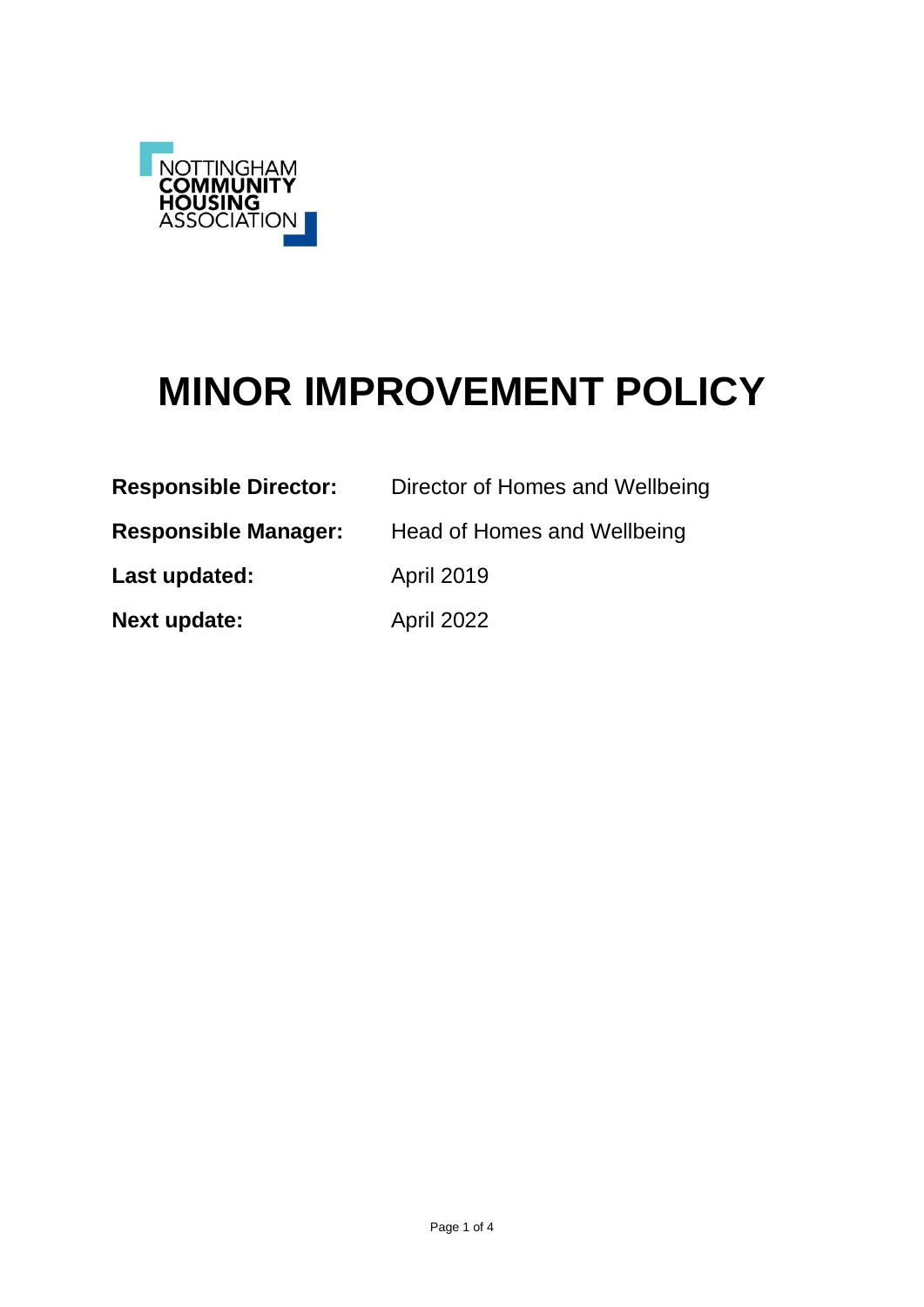## **Minor Individual Improvement**

# **Policy**

- 1. Introduction
- 1.1 This Policy is for individual requests, relating to a customers' home or its boundaries, that need funding not available as part of the Repairs or Estate Improvements budgets.
- 1.2 Requests will be considered where the work will contribute to the provision of good quality, well maintained housing and which will make a big difference to people's lives. NCHA is committed to making this difference and will respond to individual needs where practical.

## **Procedure**

#### **2. Purpose of the Minor Individual Improvement Fund**

- 2.1 The Minor Individual Improvement fund will be available to NCHA customers.
- 2.2 The fund is to be utilised for the sole purpose of Minor Individual Improvement initiatives which benefit individual customers.
- 2.3 Examples of qualifying works are where the work will:
	- $\circ$  Improve the customers security, for example:
		- **Install Anti Climb Fencing.**
	- o Resolve minor health and safety concerns, for example:
		- Add a lockable gate to passageway.
	- o Resolve a conflict, for example:
		- **Install lockable parking bollards.**
	- o Prevent Anti Social Behaviour, for example:
		- **Install light sensors to an Alleyway.**
	- o Enhance the customers quality of life, for example:
		- Create defensible space planting shrubs.
		- **Remove rubbish / deal with fly tipping.**
	- o Resolve boundary disputes:
		- E.g. replace mesh wire fencing with closed board wooden fencing.

These are examples but other works can be considered.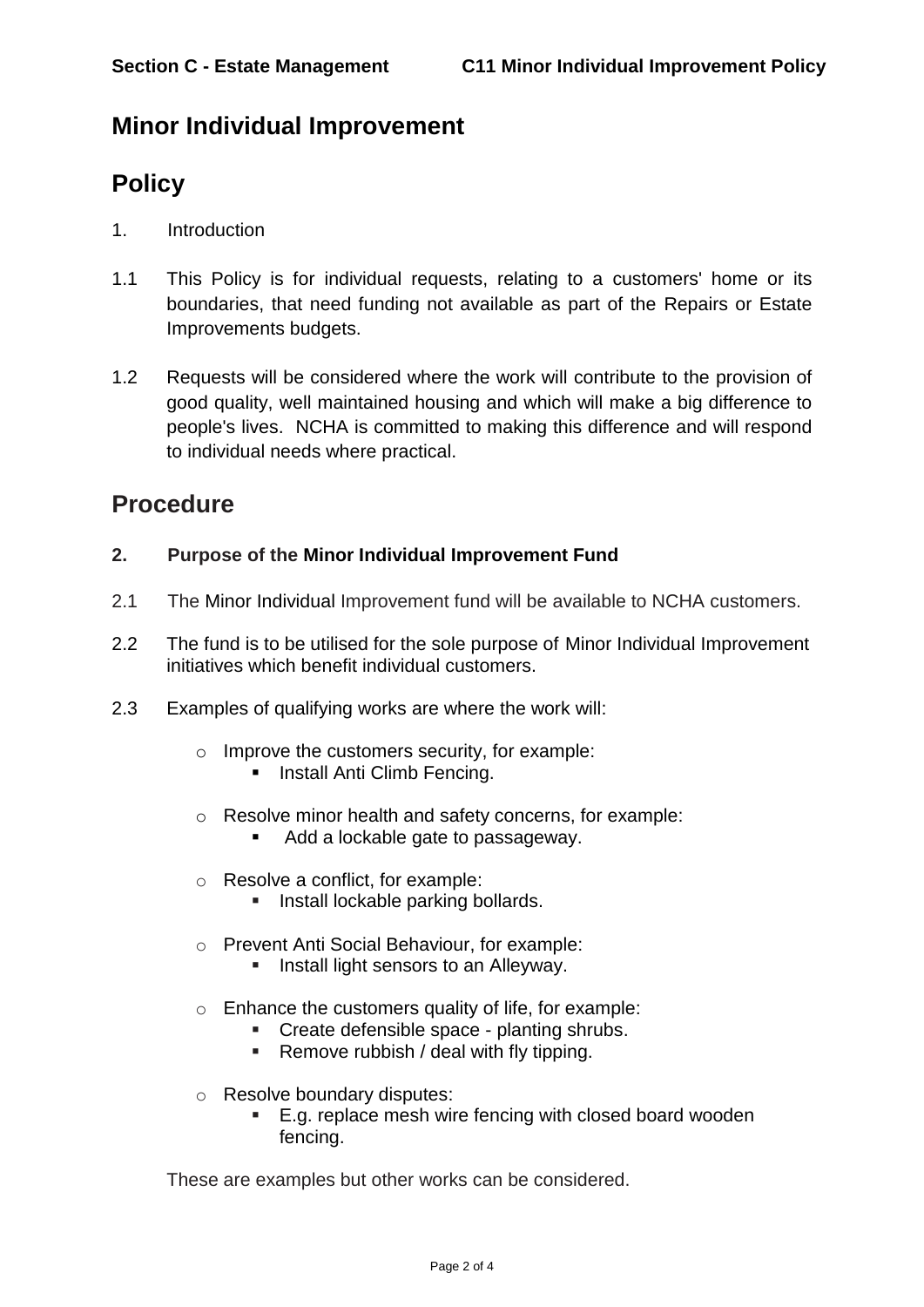- 2.4 The following types of work will not be considered:
	- In accordance with the NCHA Tenancy Agreement internal decoration is the customers' responsibility and as a consequence it is not a qualifying Minor Individual Improvement.
	- Internal decoration following repairs or planned maintenance.
	- Financial contributions of any description.
	- Disability Adaptations

#### **3. Budget and Value for Money**

- 3.1 NCHA will ensure the improvements are cost effective, address the problem, resolve the issue and provide value for money.
- 3.2 NCHA will set an annual budget to fund solutions. The funding will be managed and administered by NCHA to facilitate Minor Individual Improvements.

#### **4. Referrals**

- 4.1 NCHA will receive Minor Individual Improvements requests directly from customers and/or a customer's advocate such as a relative, NCHA staff (including Scheme Managers, ASB Officers and NCHA Estate Officers) and statutory agencies.
- 4.2 The Estate Officers will accept Minor Individual Improvement requests from the customers or from the customers advocate. The Estate Officer will discuss the reason for the request with the customer / customers advocate.
- 4.3 The Estate Officer will explain the Minor Individual Improvement policy and procedure to the customer / advocate. If the request does not qualify the Estate Officer will inform the customer verbally and in writing of that fact within 10 working days from the date that the proposal was received.

#### **5. Consultation**

5.1 In the event that the proposed Minor Individual Improvement proposals are likely to have an impact on the neighbouring customers, the Estate Officer will consult those likely to be affected and compile a report to send with the proposal.

#### **6. Qualifying Minor Individual Improvement Proposals**

- 6.1 The Minor Individual Improvement proposals will be presented to the Estates Service Manager and a report on issues relating to:
	- Reasons for the Minor Individual Improvement request.
	- Issues, concerns and/or objections highlighted following the neighbouring customer consultation.